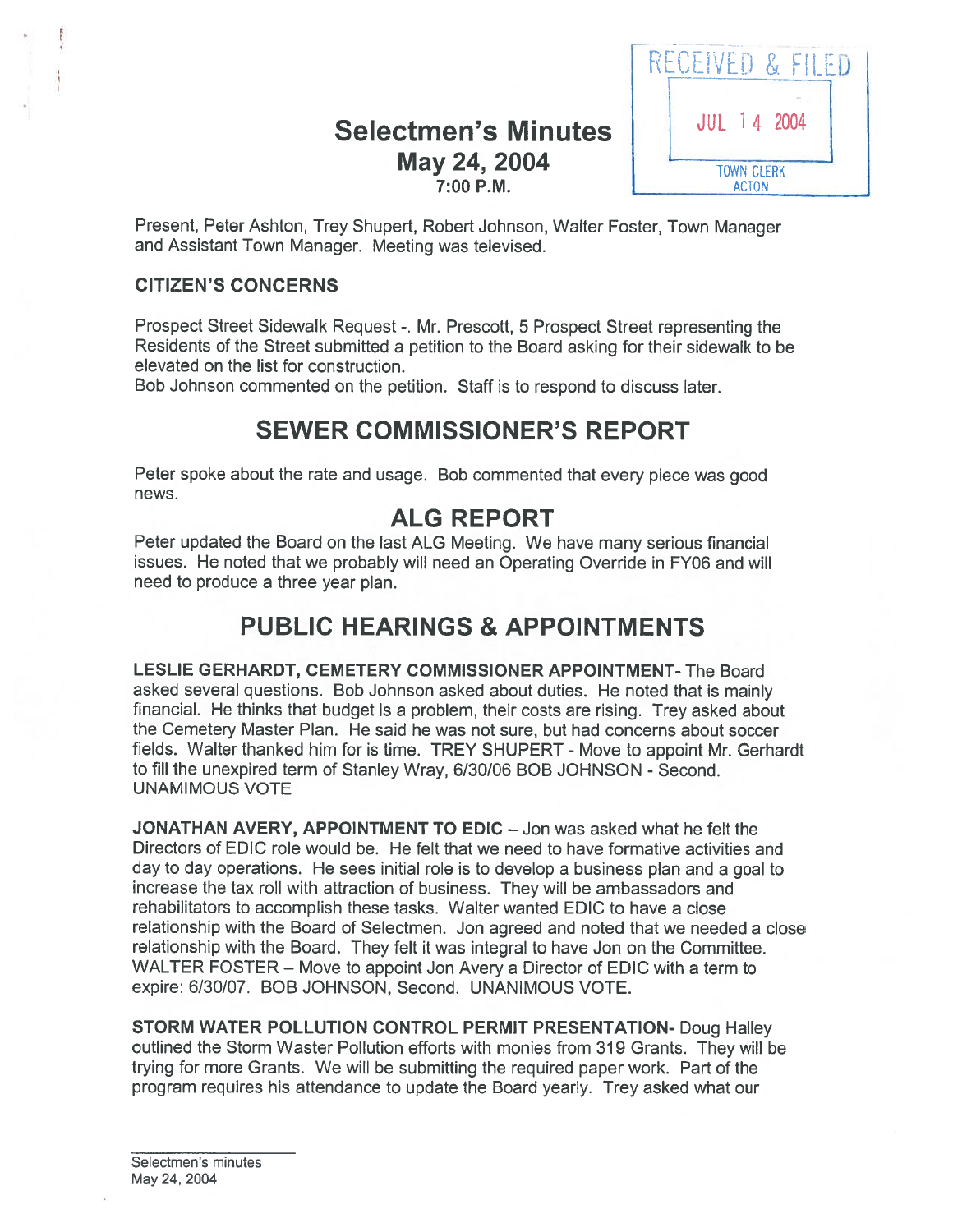neighbors are doing. We are ahead he felt. It was noted it is <sup>a</sup> non-funded mandate by the Federal Government

Walter mentioned the signs noting brooks and stream names. He urge<sup>d</sup> them to continue. Doug has spoken to Planning Board and they will try to review their bylaws. Peter asked that the Stream Team be sent <sup>a</sup> letter of thanks.

## SELECTMEN'S BUSINESS

TOWNE BUILDING DISCUSSION — Peter updated every one on the status of this building. They are in negotiations with <sup>a</sup> builder/developer. They set up <sup>a</sup> meeting today with MHP and others and met to discuss the open issues. They have asked the School committee to change their minds regarding the prohibition in the sale of the land and building. They spoke about additional special legislation that would have to go to town meeting.

He noted we continue to negotiate with the developer MHP was willing to make available monies. Peter noted that we may have to go out to bid again, and if no one was attracted, then we tell the State that the AG's position is killing goo<sup>d</sup> projects.

Bob Whittlesy noted the State has funds for seed monies to ge<sup>t</sup> the drawings for the filing of permits. He felt this is <sup>a</sup> goo<sup>d</sup> project and <sup>a</sup> model for the State. He says we need to realize the AG's letter was an Advisory Letter. He said the project is alive and <sup>a</sup> project gets more advanced the more successful the project. He believes funding agencies will cooperate.

Walter noted he felt the letter from AG is serious and was not willing to disregard the opinion of AG's Office. He wanted to make it is clear we need to continue to suppor<sup>t</sup> affordable housing.

Peter stated that his committee had studied alternative uses for 9 months and affordable housing was the best use. He felt we needed to know if the developer could go forward once we hear from developer within 10 days.

#### OTHER BUSINESS

Walter spoke about CPA and the Recreation Commission — They will be having <sup>a</sup> meeting this week to ge<sup>t</sup> on top of the funding. He also reported that he has meeting with them for <sup>a</sup> town wide <sup>p</sup>lan.

Trey noted we will be holding interviews for EDIC Board next Tuesday. He is working on the Morrison Property for June 14 meeting.

Life after NESWC Plan June 2<sup>nd</sup> meeting planned. Bob spoke about TAC and Concord's plan of sharing the road with cyclists.

Peter outlined the Open Space Recreation Committee discussion he had with Andy Magee. He will try to have <sup>a</sup> meeting with them to see if they want to go forward to act as <sup>a</sup> Steward for possible open space projects.

Selectmen's minutes May 24, 2004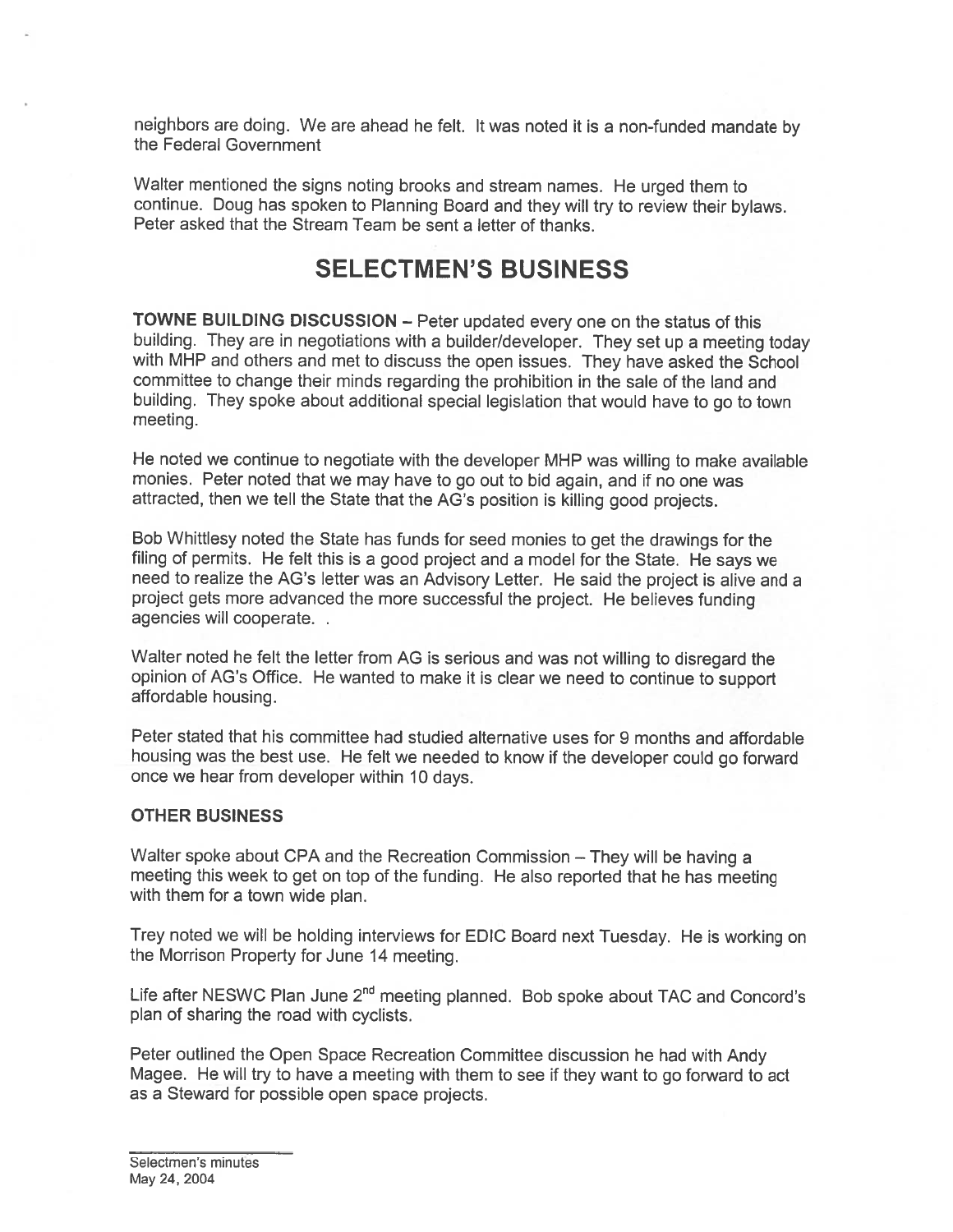Memo from John regarding borrowing for Douglas School heat. Peter felt it is worth it and to contact School and to further discuss this at the next meeting.

# CONSENT AGENDA

PETER ASHTON — Moved to approve. — BOB JOHNSON - Second. UNANIMOUS VOTE

TREY SHUPERT — Moved to approve the awning request. BOB JOHNSON — Second. UNANIMOUS VOTE.

Additional Consent for Jenks awards and accept <sup>g</sup>ift of services from Palladian Graphics for the New Heli Pad at the PSFC. As well as approve payment of \$275 for <sup>A</sup> Plaque at the Hell Pad, Payable to Standing Ovations.

Trey noted he is on Danny's Place Teen Center. They are looking into the use of the school for <sup>a</sup> teen center and they are working on reviewing all options.

## TOWN MANAGER'S REPORT

#### EXECUTIVE SESSION

BOB JOHNSON —Moved to go into Executive Session for the purpose of discussing real property, and to consider discipline or dismissal. PETER ASHTON — Second. All AYES

/1 Christine Joyce  $\bigcup_{\mathcal{A}} f(\mathcal{U}, \mathcal{U})$  Recording Clerk  $\bigcup_{\mathcal{A}} f(\mathcal{U}, \mathcal{U})$ pate I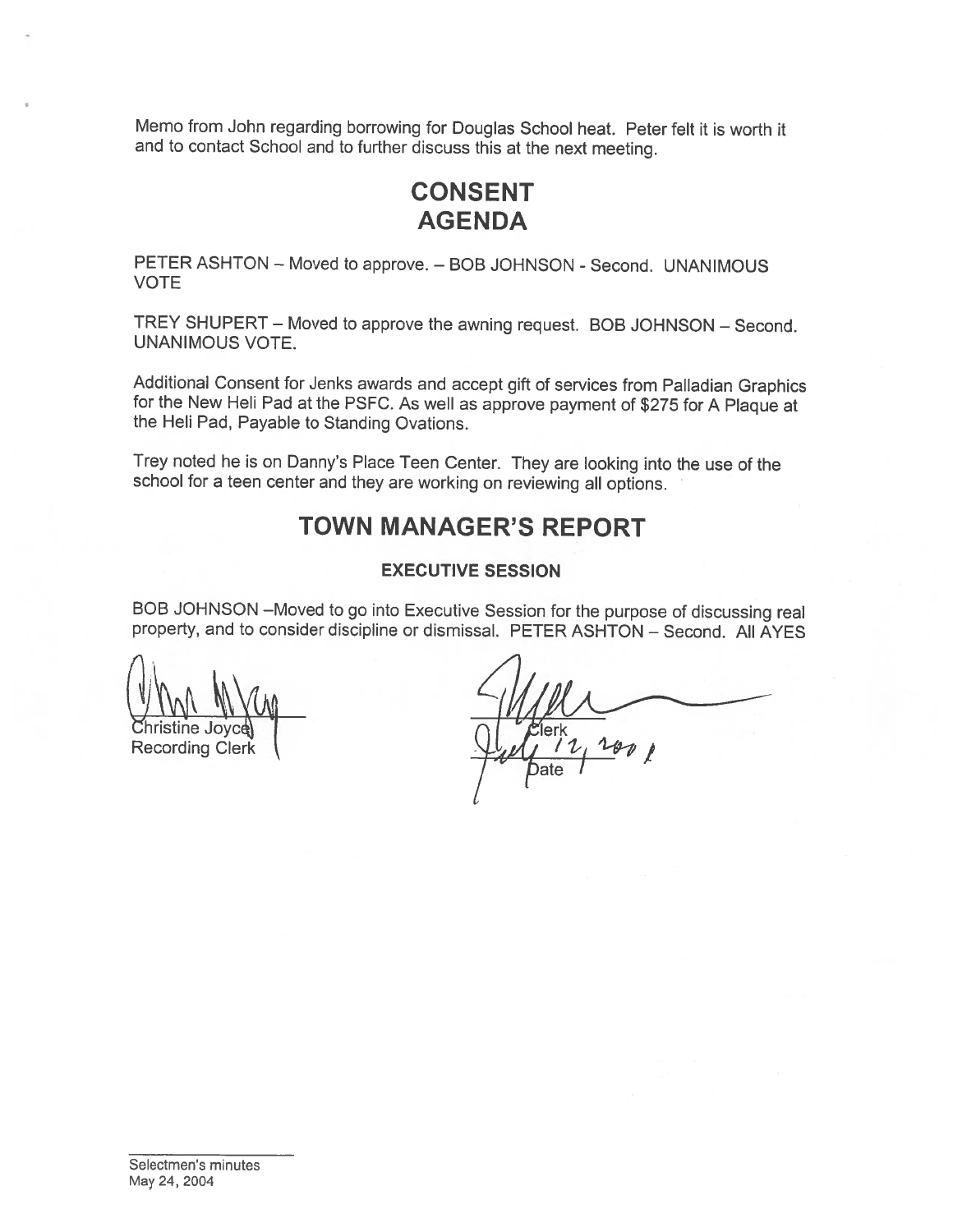May 22, 2004

TO: Board of Selectmen, Sewer Commissioners

FROM: F. Dore' Hunter, Chairman

SUBJECT: Selectmen and Sewer Commissioners Report

### May 24, 2004 MEETING BEGINS AT 7:00 P.M.

### I. CITIZEN'S CONCERNS

### II SEWER COMMISSIONERS' BUSINESS

1. FINANCE DEPT. O&M REPORT FOR MAY <sup>2004</sup> — Enclosed <sup>p</sup>lease find materials in the subject regard.

III ALG REPORT

### IV. PUBLIC HEARINGS & APPOINTMENTS

- 2. 7:10 LESLIE GERHARDT, CEMETERY COMMISSIONER INTERVIEW- Enclosed Please find Mr. Gerhardt's VCC Application and comment from VCC for Appointment as <sup>a</sup> full member to serve the unexpired term of Stanly Wray, to June 30, 2005, for Board consideration.
- 3. 7:15 JONATHAN AVERY, EDIC BOARD OF DIRECTORS INTERVIEW -Enclosed please find Mr. Avery's letter of interest and resume' and Josh Chernin's reques<sup>t</sup> to have Mr. Avery appointed to EDIC, for Board consideration.
- 4. 7:30 STORM WATER POLLUTION CONTROL PERMIT Doug Halley will provide a brief presentation regarding the Town's annual permit submitted to EPA, for consideration.
- V. SELECTMEN'S BUSINESS
- 5. TOWNE BUILDING DISCUSSION
- 6. OTHER BUSINESS

### VI CONSENT AGENDA

7. ACCEPT MINUTES — Enclosed <sup>p</sup>lease find copies of the March 8, March <sup>22</sup> and April 26 Minutes for Board consideration.

8. SUSAN M. BROZAK, ACTON'S REPRESENTATIVE TO MINUTEMAN HOME CARE — Enclosed please find Ms. Brozak's VCC Application and VCC comment for appointment to this position with <sup>a</sup> term to end June 30, 2007, for Board consideration.